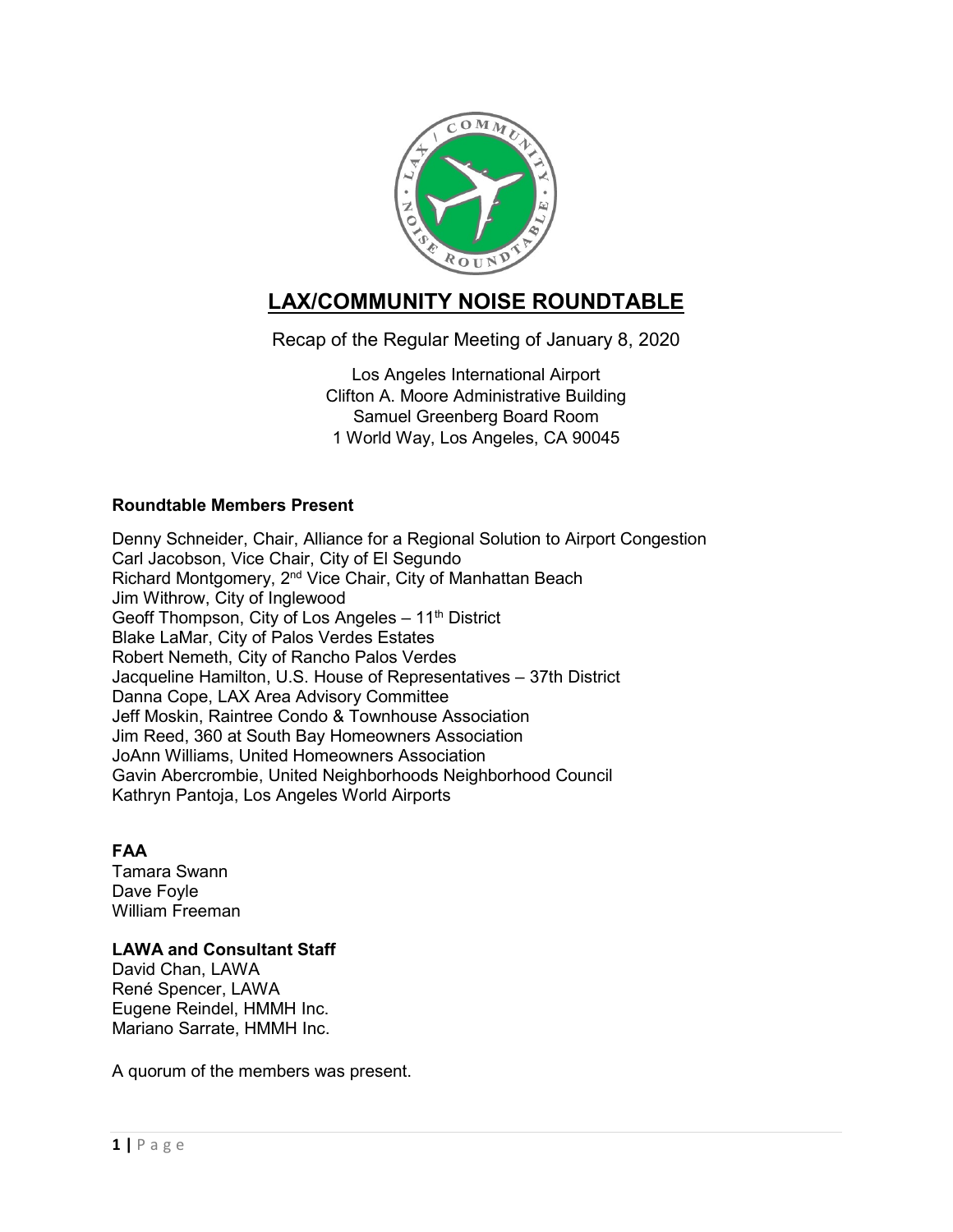## **1. Welcome/Review of the Meeting Format**

Roundtable Facilitator Gene Reindel welcomed the members and the public, and indicated his role was to ensure that all participants stay on topic so that the meeting stays on schedule.

#### **2. Call to Order, Pledge of Allegiance, and Identification of Those Present**

Chairman Schneider called the meeting to order and asked Roundtable members to introduce themselves.

## **3. Comments from the Public**

A resident from West Adams noted that she had a chance to review the evaluation results of the North Downwind Arrival Route alternatives earlier this week and provided a handout consisting of the community's feedback on that study to Roundtable members for consideration.

A resident from Culver City asserted that the FAA with its expertise in air traffic should look into the Community Proposal further for possible implementation. He also suggested that the study should use an alternative noise metric to evaluate noise impacts.

A resident from West Adams encouraged Roundtable members to look past the faults of the proposal and offer a course of action in moving this proposal forward.

A resident from Culver City suggested dispersing the north downwind arrival route using current GPS technology as a way to reduce noise.

#### **4. Introduction of New Roundtable Facilitator**

LAWA Staff David Chan introduced Gene Reindel and noted his experience as a roundtable facilitator and as an aviation-noise consultant. Chairman Denny Schneider and Roundtable members also welcomed Gene.

## **5. Consideration of sending a letter to FAA requesting coordination between Los Angeles Center and Southern California TRACON to reduce aircraft flying over Palos Verdes Peninsula**

Member Robert Nemeth discussed the letter that he proposed sending to the FAA to request coordination between two FAA air traffic facilities (SoCal TRACON and L.A. Center) to ensure consistent use of an existing standard operating procedure to reduce Palos Verdes overflights. Member Nemeth motioned to submit the letter. Member Blake Lamar seconded the motion and the motion was approved by acclamation.

## **6. Consideration of sending a letter to FAA to encourage expediting the release of the FAA's Noise Annoyance Study Results**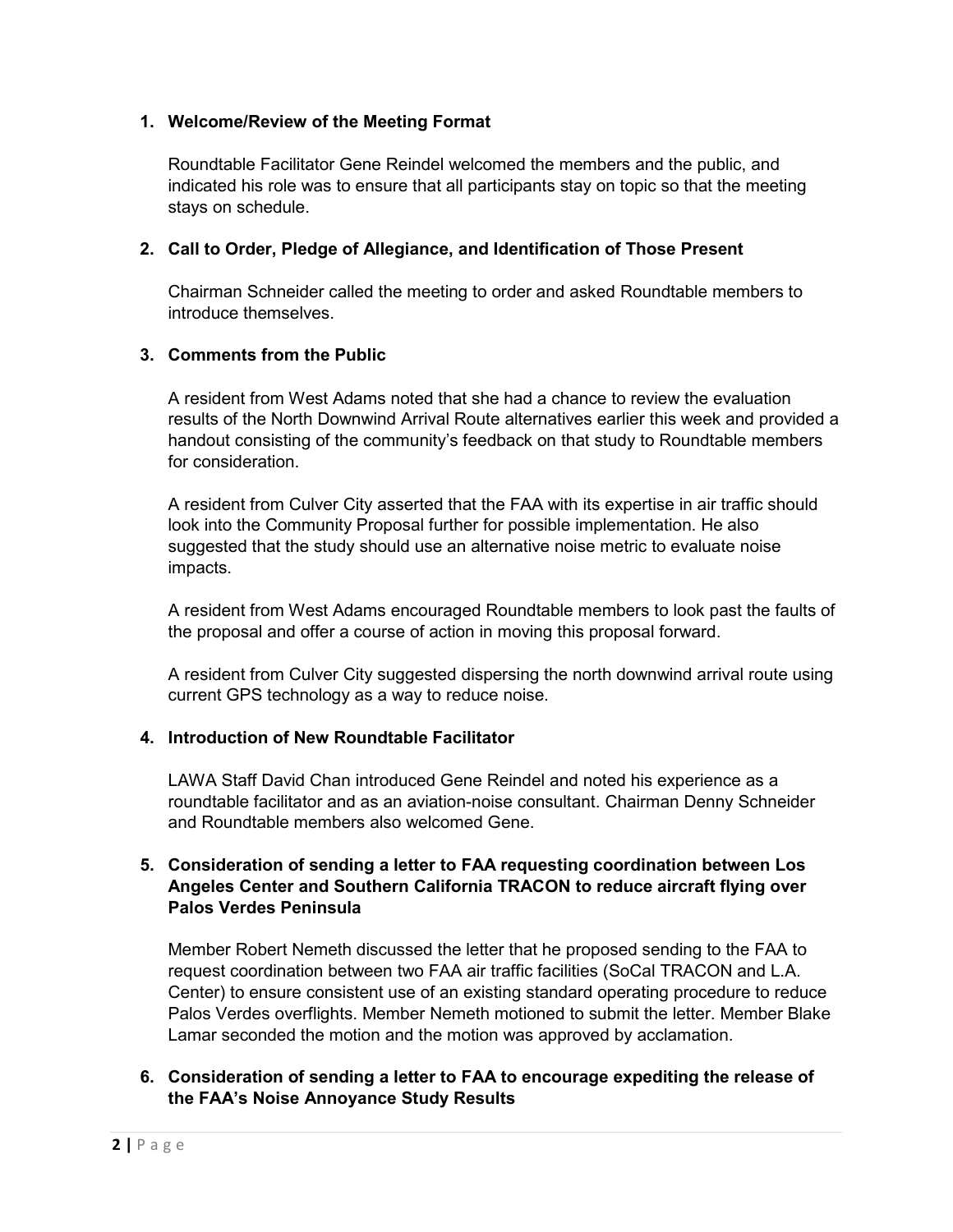Chairman Denny Schneider stated that the FAA Annoyance Study results have not been formally released yet. He called for a vote to send a letter to the FAA to request expediting the release of the study results. A Roundtable member motioned to submit the letter. Another Roundtable member seconded the motion. No discussion followed. The decision to approve the motion was unanimous.

## **7. Presentation of Study Results for Technical Assessment and Noise Evaluation of Community Proposal for North Downwind Arrival Route**

Randy Waldeck and Dennis Hughes of CSDA Design Group presented the results of the technical assessment and noise evaluation of the two options of the Community Proposal for the North Downwind Arrival Route. The objective was to assess the validity of the proposed routes and the noise effect of these proposed changes on communities.

The results of the technical assessment indicated that the proposed route under Option A would conflict with other existing flight procedures, increase controller and traffic management workload, increase congestion of Class B/C airspace, increase cockpit workload, and likely impact cargo and passenger capacity due to additional fuel required to fly the proposed flight path. Findings of the noise evaluation for Option A showed a decrease of noise for communities along the proposed north downwind arrival route and an increase of noise for communities farther east along the final approach path for LAX, resulting in a shifting of noise from one area to another.

The technical assessment findings of Option B noted that a large scale redesign of the Southern California airspace is required in order to move all aircraft on the existing North Downwind Arrival Route to the proposed route under Option B. In particular, oceanic flights would not be able to use Option B as this proposed route involves much longer flight distances for these aircraft and associated air traffic implications. Other technical assessment findings for Option B are similar to those noted for Option A. As Option B was considered infeasible, the noise analysis for this option was not conducted. Since the location where proposed Option B flight tracks join LAX East Arrivals on final approach would be similar to that of Option A, CSDA anticipated that the noise evaluation would yield similar results to Option A.

A resident stated the proposed community flight tracks for Option A that were presented in the analysis are not the same as what the community initially provided. CSDA noted that they made slight modifications to ensure that the tracks are acceptable and compatible with the AEDT model.

Another resident expressed concerns over the accuracy of the noise modeling since the AEDT model does not calculate noise above 6,000 feet and also noted that the selection of the representative aircraft for the noise modeling should have been changed from a B737 to a larger/noisier aircraft. CSDA noted that they followed FAA instructions to override the 6,000 ft. limitation in the AEDT model to ensure accuracy and selected the B737 as the representative aircraft for the model since it is the most common aircraft operating at LAX.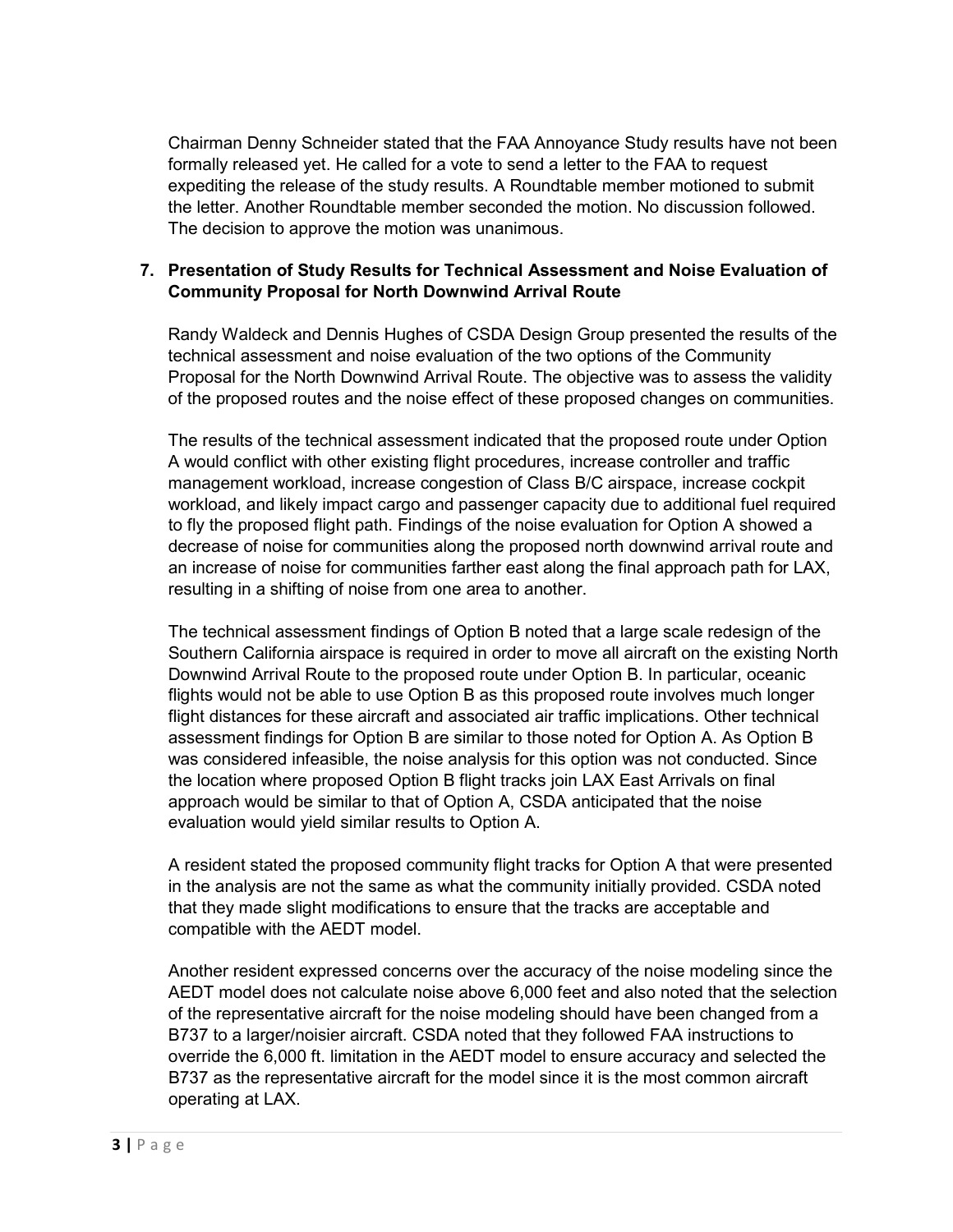CSDA consulting team also addressed several other comments and inquiries received during the presentation.

In closing their presentation, the consultant team shared their experiences in Northern California where they conducted analyses for similar proposals and noted that the FAA would not support proposals that involve shifting noise from one community to another. CSDA added that the present proposals would need consensus from affected communities and acceptance from various aviation stakeholders before moving forward. CSDA noted that given that the Community Proposal at LAX has the potential to cause increased airspace conflicts, increased controller/pilot workload, increased noise for new communities, and other implications, it is highly unlikely that the FAA would consider adopting either option of the Community Proposal.

## **8. Roundtable Discussion**

Roundtable members discussed the possibility of submitting the Community Proposal to the FAA for consideration. Given the concerns that there is a high probability that the FAA will not adopt the proposal, the Roundtable agreed not to submit the Proposal in its current form.

Geoff Thompson offered to work with the Quiet Skies CA group and LAWA in his Metroplex Ad Hoc Committee to explore Option B of the proposal further. LAWA Representative Kathryn Pantoja stated that LAWA's radar data limitations may hinder the additional study of Option B.

The Roundtable deferred taking action on the submittal of the Community Proposal and Study Results to the FAA for consideration and requested that the Metroplex Ad Hoc Committee look further into Option B of the proposal by examining and clarifying the scope and necessary data needed for potential analysis.

#### **9. Report from LAX Metroplex/Wide Area Ad Hoc Committee**

Metroplex Ad Hoc Committee Chair Geoff Thompson provided an update on the altitude trends for the DAHJR and GADDO waypoints located along the North Downwind Arrival Route and the Committee's efforts in working with the FAA to keep those aircraft at or above the minimum altitude for DAHJR between 1 AM and 5 AM. He noted that the number of planes flying below 6,000 ft. MSL at DAHJR during said time periods remained very low for the past several months but a slight increase occurred in November 2019. He noted that he is monitoring the altitude trends and will notify the FAA if needed. He also reminded the Roundtable that due to a recent lawsuit filed against the FAA by the City of Los Angeles, the committee has not been meeting.

#### **10. Roundtable Member Discussion**

 $2<sup>nd</sup>$  Vice Chair Richard Montgomery inquired about the potential construction activity at LAX that may cause increased plane noise over his area in Manhattan Beach. LAWA